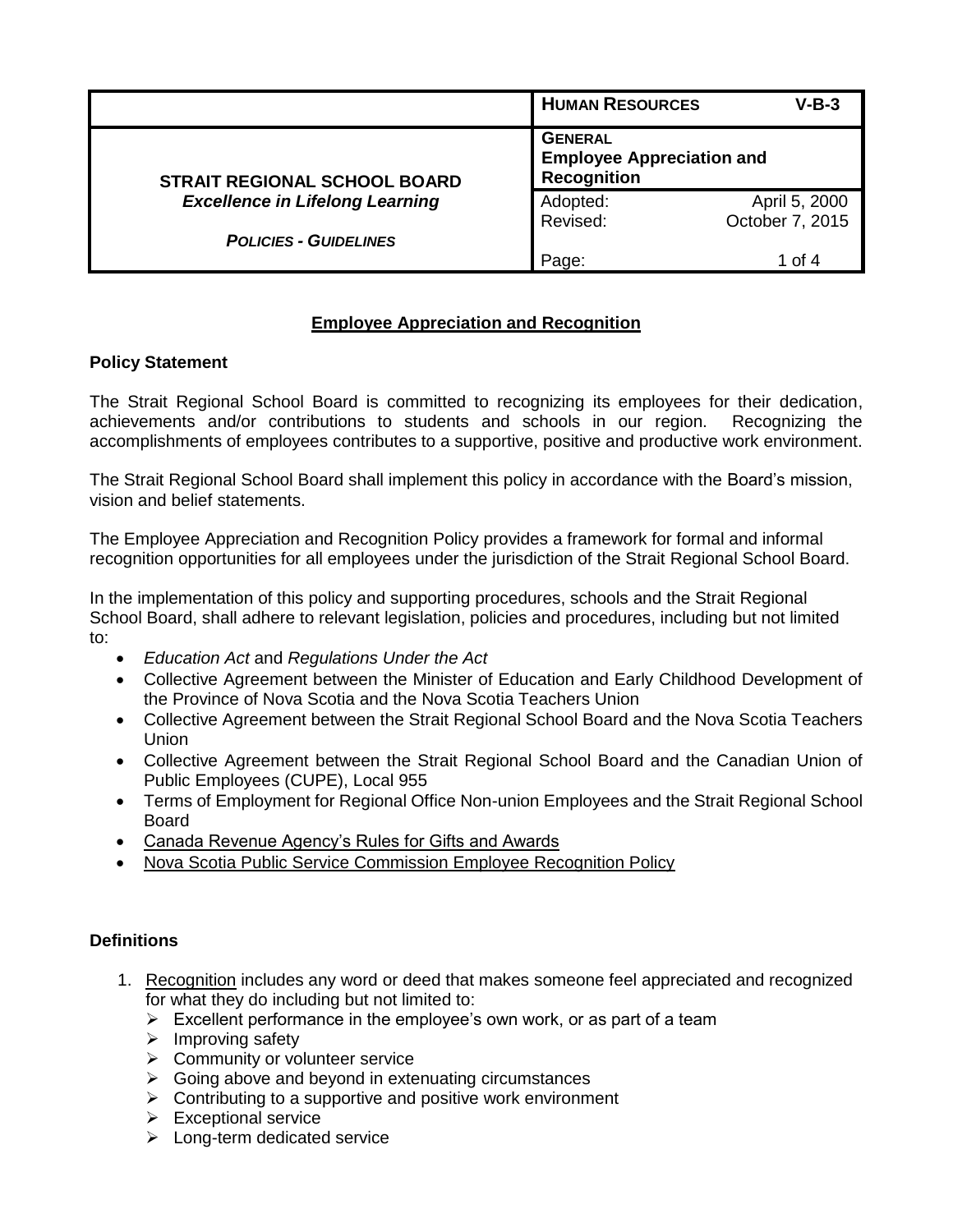|                                        | <b>HUMAN RESOURCES</b>                                                   | $V-B-3$         |
|----------------------------------------|--------------------------------------------------------------------------|-----------------|
| <b>STRAIT REGIONAL SCHOOL BOARD</b>    | <b>GENERAL</b><br><b>Employee Appreciation and</b><br><b>Recognition</b> |                 |
| <b>Excellence in Lifelong Learning</b> | Adopted:                                                                 | April 5, 2000   |
|                                        | Revised:                                                                 | October 7, 2015 |
| <b>POLICIES - GUIDELINES</b>           |                                                                          |                 |
|                                        | Page:                                                                    | 2 of 4          |

2. Informal Recognition includes the acknowledgment of day-to-day accomplishments in the workplace through gestures of appreciation, positive communication and/or feedback.

Informal recognition is encouraged as a means of providing a supportive work environment where employees feel valued**.** The Strait Regional School Board encourages principals and workplace supervisors to publicly acknowledge among students, staff and the community, an awareness of and appreciation for the contribution of all employees to the School Board's programs and services.

Examples of informal recognition activities include, but are not limited to:

- $\triangleright$  Citizen of the Month
- $\triangleright$  Door prizes at meetings
- $\triangleright$  Appreciation notices on school websites
- $\triangleright$  Notes of appreciation
- ▶ "Great Things Happening this Month" bulletin boards
- $\triangleright$  Visits to classrooms, with follow-up thank you note
- $\triangleright$  Organized brunches, lunches to show appreciation
- $\triangleright$  Wellness events
- 3. Formal Recognition includes structured, scheduled activities or events with specific criteria, which are used to recognize employee contributions and achievements.

Examples of formal recognition activities include, but are not limited to:

- $\triangleright$  Attainment of service milestones, including retirement
- $\triangleright$  Employee recognition resulting from a formal nomination and selection process
- 4. Award An award has to be for an employment-related accomplishment such as outstanding service, employees' suggestions, or meeting or exceeding safety standards. It is recognition of an employee's overall contribution to the workplace, not recognition of job performance. Generally, a valid, non-taxable award has clearly defined criteria, a nomination and evaluation process, and a limited number of recipients.

#### **Guidelines**

- 1. Events that are solely social in nature are not considered recognition activities under this policy.
- 2. The following principles of recognition/nomination and selection of Award recipients shall apply:
	- 2.1 Recognition should be fair, transparent, inclusive, timely, frequent and varied;
	- 2.2 Recognition activities should be respectful of workplace diversity;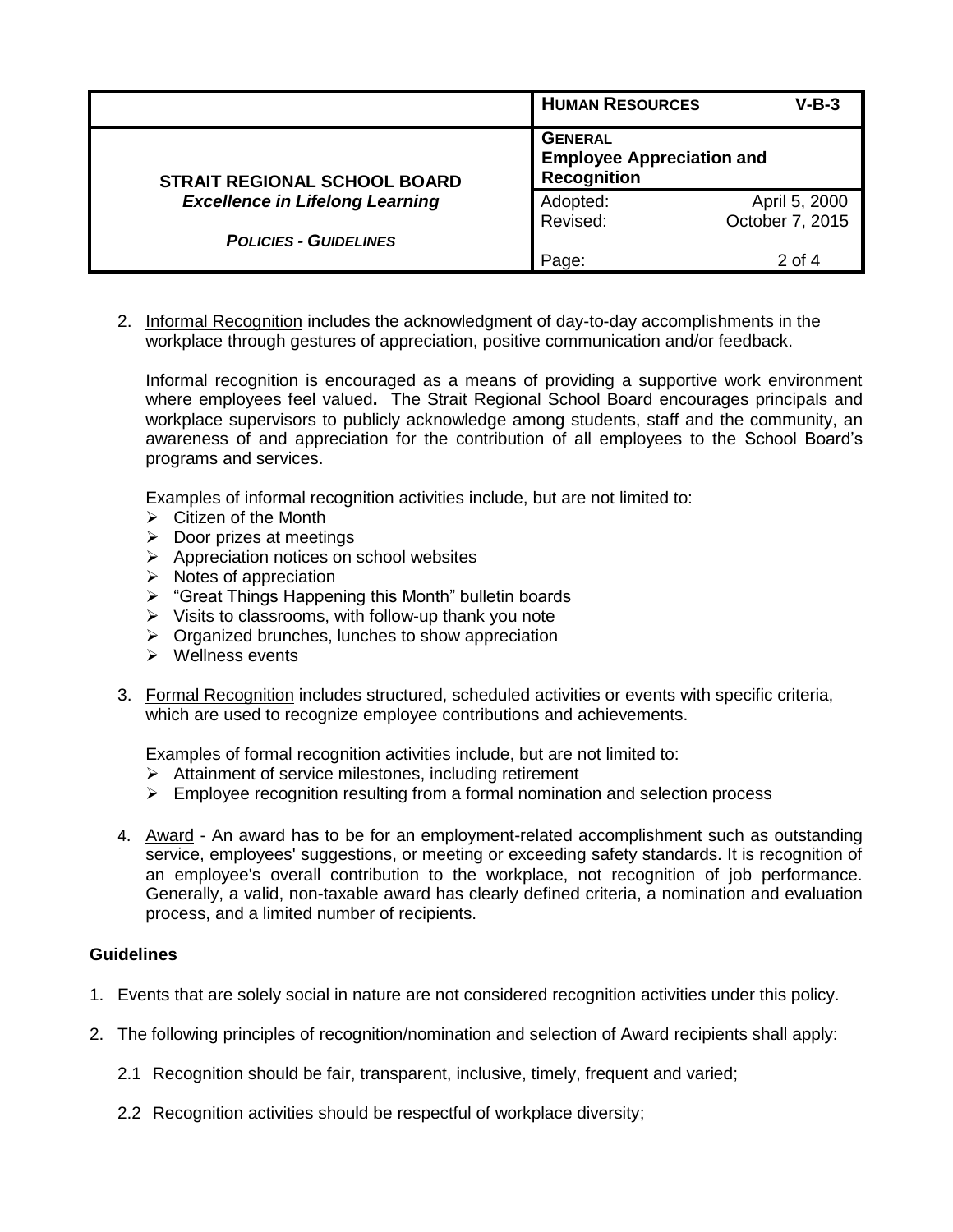|                                        | <b>HUMAN RESOURCES</b>                                                   | $V-B-3$         |
|----------------------------------------|--------------------------------------------------------------------------|-----------------|
| <b>STRAIT REGIONAL SCHOOL BOARD</b>    | <b>GENERAL</b><br><b>Employee Appreciation and</b><br><b>Recognition</b> |                 |
| <b>Excellence in Lifelong Learning</b> | Adopted:                                                                 | April 5, 2000   |
|                                        | Revised:                                                                 | October 7, 2015 |
| <b>POLICIES - GUIDELINES</b>           |                                                                          |                 |
|                                        | Page:                                                                    | 3 of 4          |

- 2.3 The diversity of employees shall be taken into consideration when establishing committees or selection panels in all recognition activities:
- 2.4 Formal and informal recognition activities shall recognize, reinforce or promote positive behaviours and performance that support the mission and goals of the Department of Education and Early Childhood Development, the Strait Regional School Board and the school;
- 2.5 Employees or groups of employees, parent/guardians, school advisory council members and students may nominate employees for the *Strait to Excellence Award*.
- 2.6 Criteria and time-lines for formal recognition awards shall be clearly communicated; and
- 2.7 Eligibility requirements and the composition of the selection committee shall be clearly defined.
- 3. Method of Recognition
	- 3.1 When recognition is the result of a group or team effort, all contributing members of the team should be recognized.
	- 3.2 Information on employees being recognized shall be communicated to the school community and the general public through appropriate print and electronic communication vehicles by the school and the School Board to foster a culture of recognition and pride among employees.
	- 3.3 Award recipients will not be deducted for time taken to attend, or travel to, a recognition event sponsored by the Strait Regional School Board, the Nova Scotia Teachers Union, the Canadian Union of Public Employees and the Department of Education and Early Childhood Development during their regularly scheduled hours of work.
- 4. Gifts and Awards
	- 4.1 Gifts and awards shall be in compliance with Canada Revenue Agency requirements.
	- 4.2 Gifts and awards for service milestones including retirement shall be provided by the Strait Regional School Board.
	- 4.3 Cash, near-cash gifts or awards shall not be granted to employees as part of any recognition program and/or activity.
	- 4.4 Public funds cannot be used to purchase alcoholic beverages for recognition gifts/awards or at recognition events.